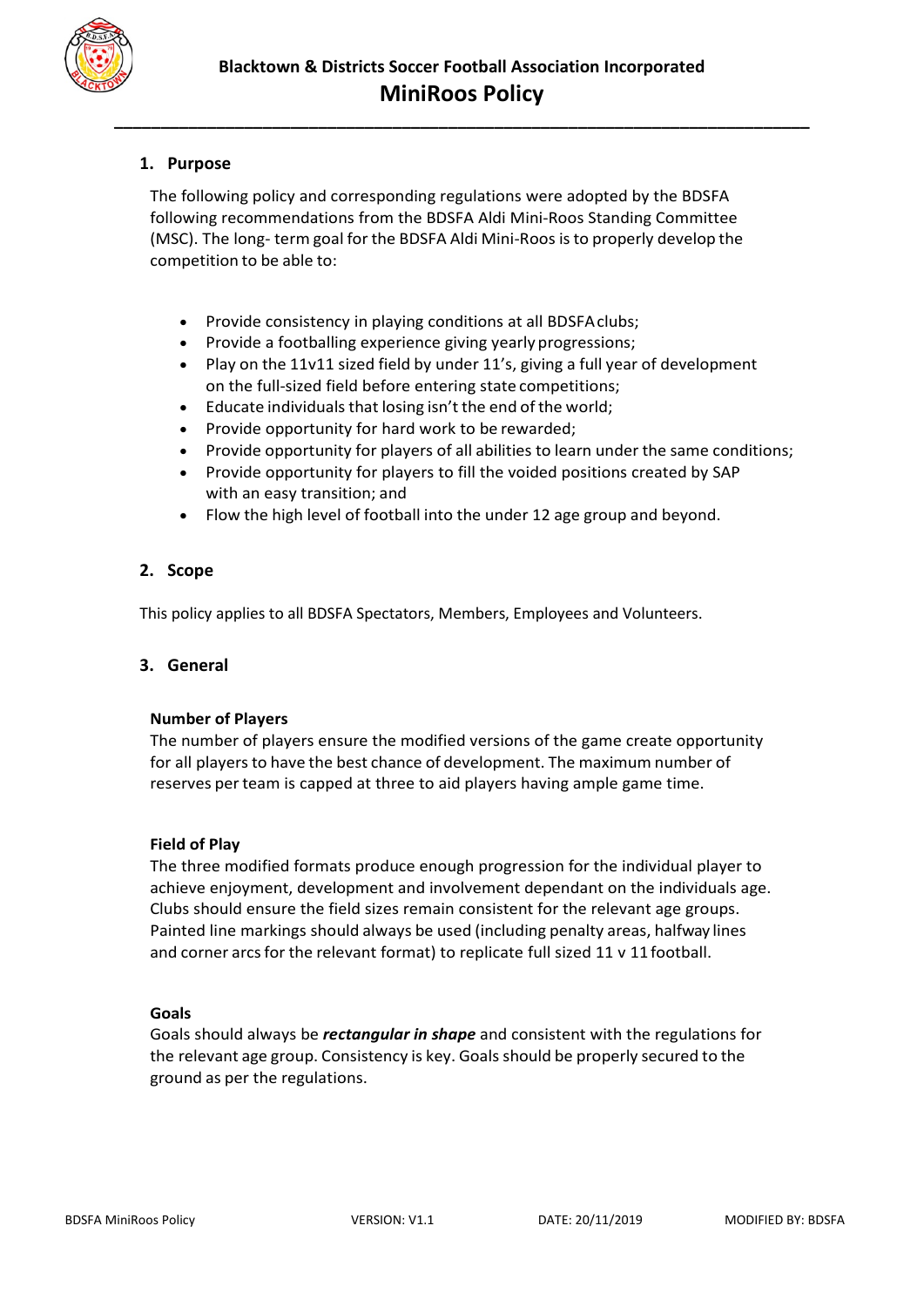

# **Duration of Matches**

The duration of matches is based upon the FFA playing formats. The under 5  $& 6$  age groups are capped at 15-minute halves.

### **Penalty Area**

The penalty areas provide progression to goalkeepers to play off their line as they grow older.

#### **Offside**

The offside rule will be enforced in the U10's and U11's. Thisis to ensure progression and proper learning before the players enter full sized football. Players standing in a blatant offside position should be encouraged not to do so in the under 8 & 9 age groups.

### **Ball in and out of play**

The ball is out of play when it has wholly crossed the goal line or the touch line on the ground or in the air, or when play has been stopped by the referee.

### **Kick off and Re-start after a goal**

Pass to a teammate from the middle of the halfway line. All players must be in their own half of the field of play. Opponents must be 5m away in their own half. The big boot should always be discouraged.

#### **Goal Kick or Goalkeeper save**

Re-starting from a goal kick or goalkeepersave situation provides an opportunity to work the ball up the field by using the passing and receiving skill. The opposition is to retreat giving time for the ball receivers to play without pressure enabling them to refine their skill.

#### **Throw In**

Foul throws should be discouraged in the under 8's and will be penalised by awarding the opposition the throw in from under 9's. This is to ensure that when entering full sized football, these elementary mistakes are removed from thegame.

#### **Corner Kicks**

Except for players retreating only 5m in the modified versions, corner kicks are to be taken as per the FIFA rules. There are no corner kicks in the 5-7 age groups.

#### **Method of scoring**

A goal is scored when the whole of the ball passes over the goal line, between the goalposts and under the crossbar.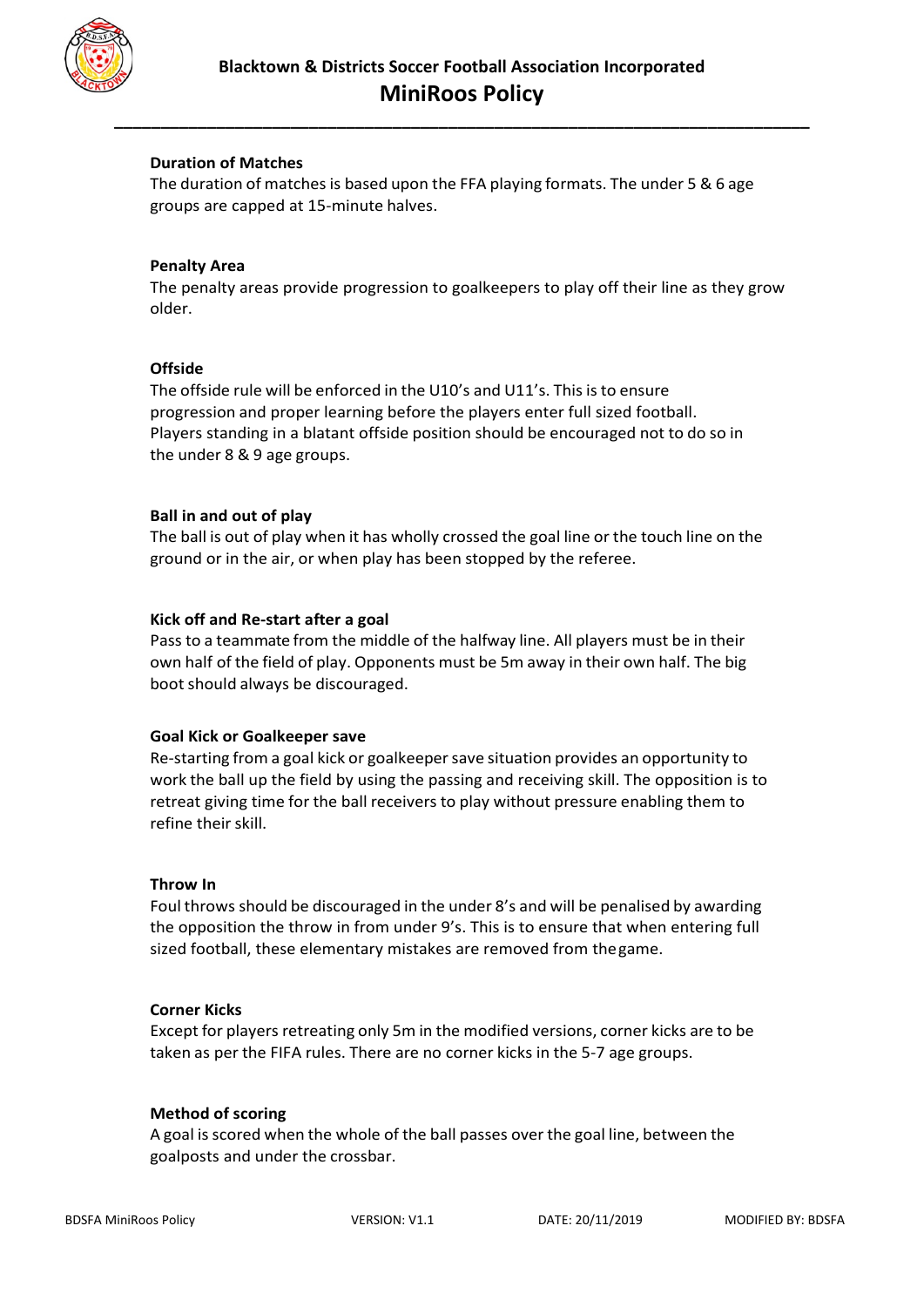

# **Competitions**

Under 5 & 6 competitions are based on fun, involvement and creating a love for the game. The development leagues are named to do just that, develop players while playing at their most appropriate level. Leagues will be based on 10 team (home and away season) formats with the option of regrading teams who based on their results should move into a different division.

### **The Under 11 Age Group**

It is recommended that players whom are capable of skipping the under 11 age group do so in 2020. The players will develop more by playing within the 11v11 format. The BDSFA will offer an under 11 competition in 2020 but is aimed only for the players who really need another year of development in the modified format. It is highly recommended that any player who played under 10 Development 1, 2 and/or 3 in 2019 play under 12's in 2020.

### **Interchange**

Players may be interchanged at the halfway line during a stoppage of play. Common sense to be used in the U5-7 age groups.

### **Coaches on the Field**

*Coaches are not permitted on the field unless the referee calls them on. Coaches should remain in the one position throughout the game, so the players can identify instruction from the one location.*

# **4. Game Leader, Instructing Referees, Referees**

The BCRB will provide referees for as many matches as possible. In the case of no referee being allocated any capable person can referee the match. Anyone who refereesthe match is entitled to payment and those who do not collect their payments will forfeit them to the host club.

#### **Fouls and misconduct**

Indirect free kicks are awarded for all acts of handball or fouls and misconduct. Opponents must be at least 5m away from the ball when the indirect free kick is taken. (An indirect free kick is where a goal can be scored only if the ball subsequently touches another player before it enters the goal).

Most acts of handball or fouls and misconduct at the U5-7 level are caused by a lack of coordination, with no intent. In this case try and give the advantage to the attacking team and continue play.

If a deliberate or serious act of handball, foul or misconduct has occurred, the coach should explain to the child they have done the wrong thing and that they should not do this again. If a very serious act of misconduct has occurred the referee should caution or send off the offending player, informing the coach of their decision and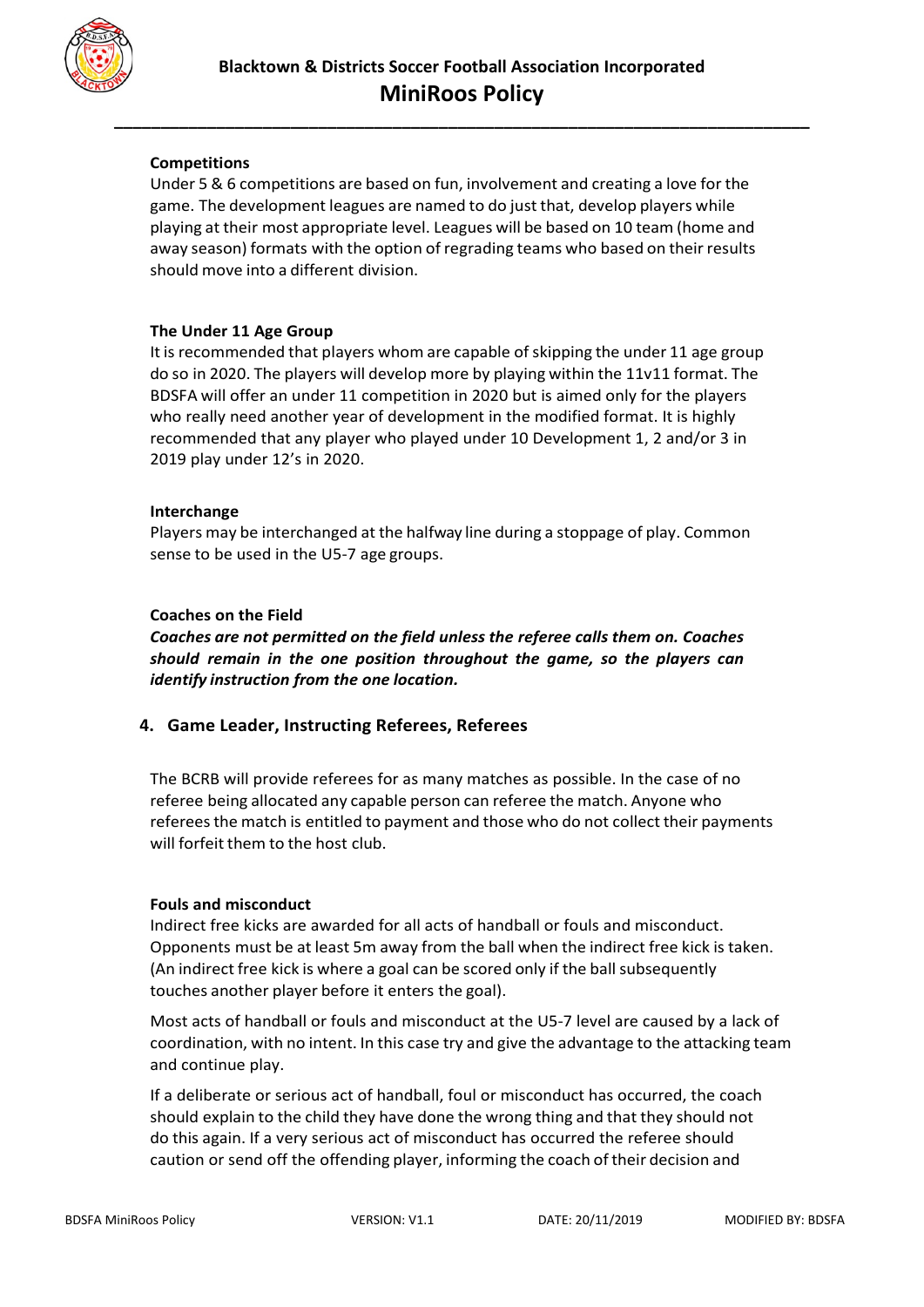

reasonsfor disciplining the player, and produce a report to the BDSFA to be managed under the Grievance and Disciplinary Regulations.

**\_\_\_\_\_\_\_\_\_\_\_\_\_\_\_\_\_\_\_\_\_\_\_\_\_\_\_\_\_\_\_\_\_\_\_\_\_\_\_\_\_\_\_\_\_\_\_\_\_\_\_\_\_\_\_\_\_\_\_\_\_\_\_\_\_\_\_\_\_\_\_\_\_\_\_**

#### **Point's tables and finals**

To ensure that BDSFA ALDI MiniRoos is played in the correct spirit and give all players the best possible chance to develop, all scores must be recorded on the electronic team sheet.

### **5. Spectators**

Spectators should remain behind a fence away from the match. If there is no fence at that field a 3m distance from the sideline should be adhered to and set out like the following diagram (note the pointed line) to ensure everyone has a good viewing position and differentiates the coach's position. Ideally the coach and reserves should be on the opposite side of the field to the spectators. Spectators should stand on the sidelines only and nowhere near the goals. Spectators should not coach, but encouragement is applauded.



#### **6. Regulations**

Regulations for Mini-Roos  $5 - 11$  are set out in the following Appendix 1 to 5 set out below. Appendix A: Mini-Roos Regulation Under 5 – 7 Appendix B: Mini-Roos Regulations Under 8